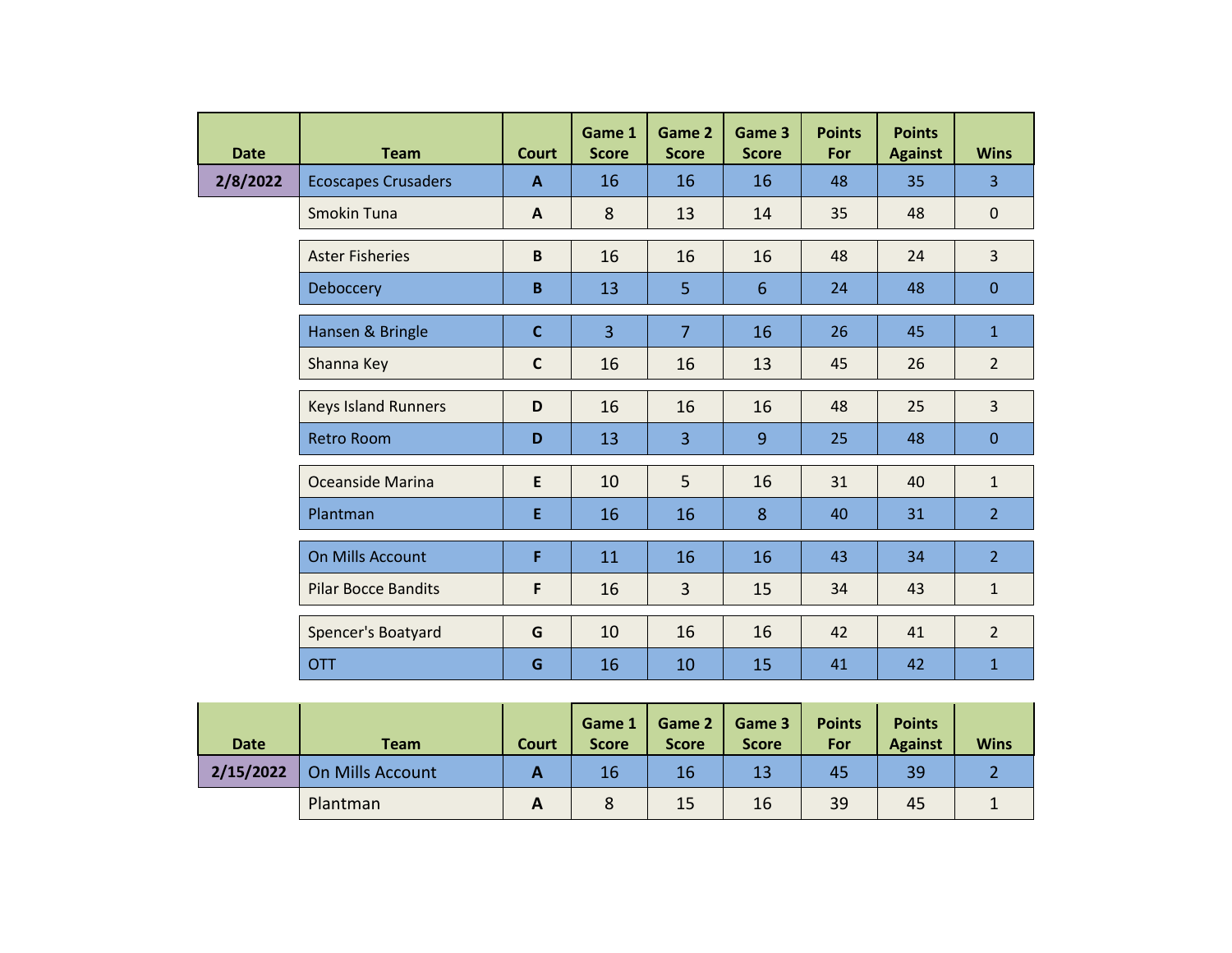| <b>OTT</b>                   | B            | $\overline{3}$ | 11             | 5  | 19 | 48 | $\overline{0}$ |
|------------------------------|--------------|----------------|----------------|----|----|----|----------------|
| <b>Pilar Bocce Bandits</b>   | B            | 16             | 16             | 16 | 48 | 19 | 3              |
| <b>Ecoscapes Crusaders</b>   | $\mathbf C$  | 13             | 16             | 11 | 40 | 40 | $\mathbf{1}$   |
| <b>Aster Fisheries</b>       | $\mathsf{C}$ | 16             | 8              | 16 | 40 | 40 | $\overline{2}$ |
| Hansen & Bringle<br>Caninets | D            | 16             | 14             | 16 | 46 | 42 | $\overline{2}$ |
| Smokin Tuna                  | D            | 12             | 16             | 14 | 42 | 46 | $\mathbf{1}$   |
| Spencer's Boatyard           | E            | 13             | 9              | 11 | 33 | 48 | $\Omega$       |
|                              |              |                |                |    |    |    |                |
| Deboccery                    | E            | 16             | 16             | 16 | 48 | 33 | $\overline{3}$ |
| <b>Keys Island Runners</b>   | F            | 16             | 16             | 10 | 42 | 32 | $\overline{2}$ |
| Shanna Key                   | F            | 11             | 5              | 16 | 32 | 42 | $\mathbf{1}$   |
| Oceanside Marina             | G            | $\mathbf{1}$   | $\overline{3}$ | 16 | 20 | 46 | $\mathbf{1}$   |

| <b>Date</b> | <b>Team</b>                | Court        | Game 1<br><b>Score</b> | Game 2<br><b>Score</b> | Game 3<br><b>Score</b> | <b>Points</b><br>For | <b>Points</b><br><b>Against</b> | <b>Wins</b>   |
|-------------|----------------------------|--------------|------------------------|------------------------|------------------------|----------------------|---------------------------------|---------------|
| 2/22/2022   | <b>Keys Island Runners</b> | $\mathbf{A}$ | 16                     | 16                     | 16                     | 48                   | 21                              | 3             |
|             | <b>Smokin Tuna</b>         | A            | 7                      | 10                     | 4                      | 21                   | 48                              | 0             |
|             | Oceanside Marina           | B            | $\overline{2}$         | 16                     | 5                      | 23                   | 43                              |               |
|             | Shanna Key                 | B            | 16                     | 11                     | 16                     | 43                   | 23                              | $\mathcal{P}$ |
|             | On Mills Accoutn           |              | 16                     | 16                     | 9                      | 41                   | 33                              |               |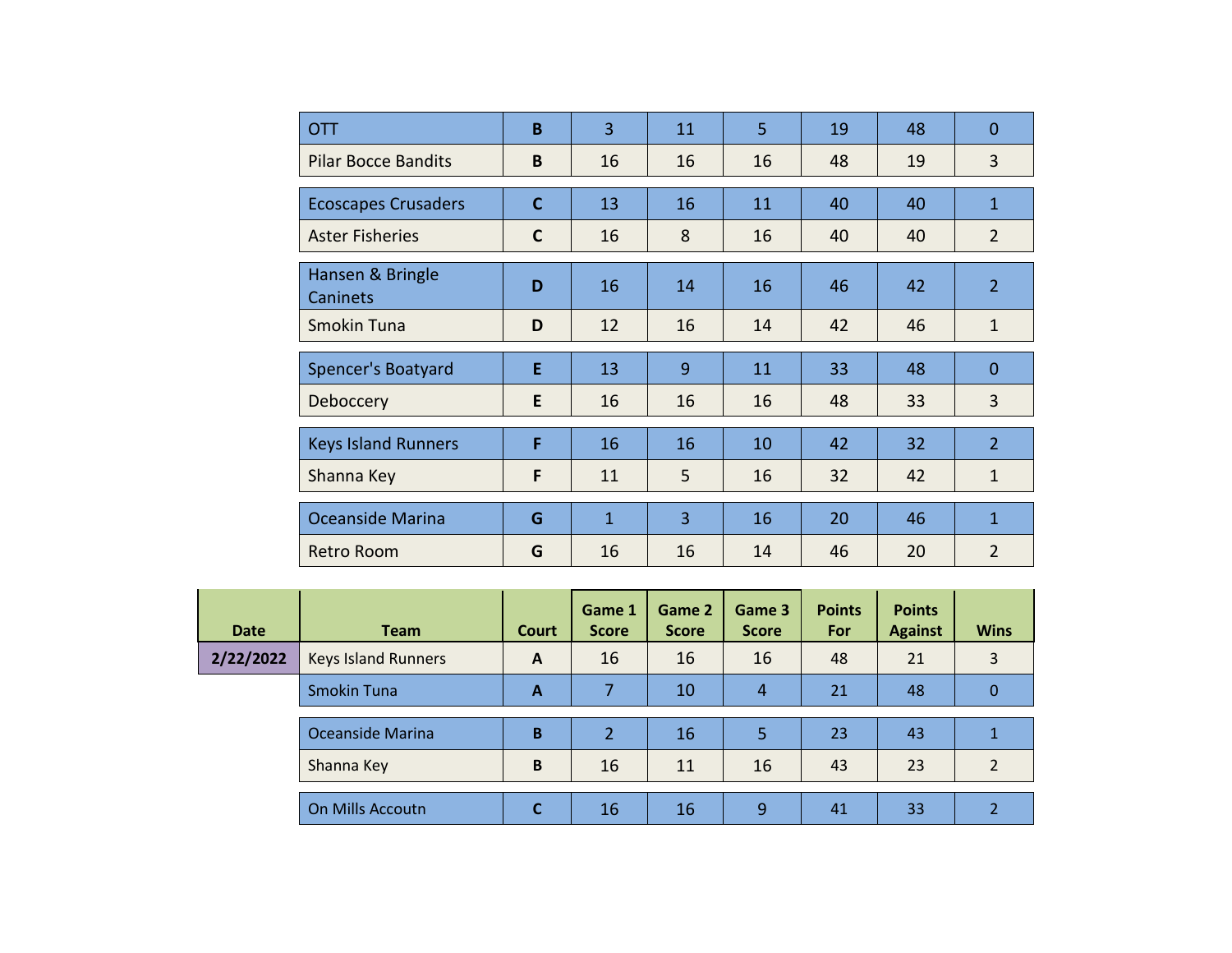| Retro Room                  | C | 11 | 6  | 16 | 33 | 41 | $\mathbf{1}$   |
|-----------------------------|---|----|----|----|----|----|----------------|
| <b>Pilar Bocce Bandits</b>  | D | 11 | 16 | 15 | 42 | 41 | $\mathbf{1}$   |
| Spencer's Boatyard          | D | 16 | 9  | 16 | 41 | 42 | $\overline{2}$ |
| <b>Aster Fisheries</b>      | E | 9  | 16 | 14 | 39 | 41 | $\mathbf{1}$   |
| Hansen & Bringle Cabinets   | E | 16 | 9  | 16 | 41 | 39 | $\overline{2}$ |
| Deboccery                   | F | 16 | 16 | 9  | 41 | 35 | $\overline{2}$ |
| <b>Ecoscapes Crusadrers</b> | F | 11 | 8  | 16 | 35 | 41 | $\mathbf{1}$   |
| <b>OTT</b>                  | G | 16 | 16 | 16 | 48 | 24 | 3              |
| Plantman                    | G | 8  | 10 | 6  | 24 | 48 | 0              |

| <b>Date</b> | <b>Team</b>                 | <b>Court</b> | Game 1<br><b>Score</b> | Game 2<br><b>Score</b> | Game 3<br><b>Score</b> | <b>Points</b><br>For | <b>Points</b><br><b>Against</b> | <b>Wins</b>    |
|-------------|-----------------------------|--------------|------------------------|------------------------|------------------------|----------------------|---------------------------------|----------------|
| 3/1/2022    | <b>OTT</b>                  | $\mathbf{A}$ | 8                      | 5                      | $\overline{7}$         | 20                   | 48                              | 0              |
|             | Retro Room                  | A            | 16                     | 16                     | 16                     | 48                   | 20                              | 3              |
|             | Spencer's Boatyard          | B            | $\overline{2}$         | 3                      | $\overline{4}$         | 9                    | 48                              | $\mathbf 0$    |
|             | <b>Ecoscapres Crusaders</b> | B            | 16                     | 16                     | 16                     | 48                   | 9                               | 3              |
|             | <b>Oceanside Marina</b>     | $\mathbf C$  | 16                     | 16                     | 8                      | 40                   | 38                              | $\overline{2}$ |
|             | Smokin Tuna                 | $\mathsf{C}$ | 12                     | 10                     | 16                     | 38                   | 40                              | $\mathbf{1}$   |
|             | <b>On Mills Account</b>     | D            | 16                     | 16                     | 16                     | 48                   | 39                              | 3              |
|             | Shanna Key                  | D            | 12                     | 13                     | 14                     | 39                   | 48                              | $\Omega$       |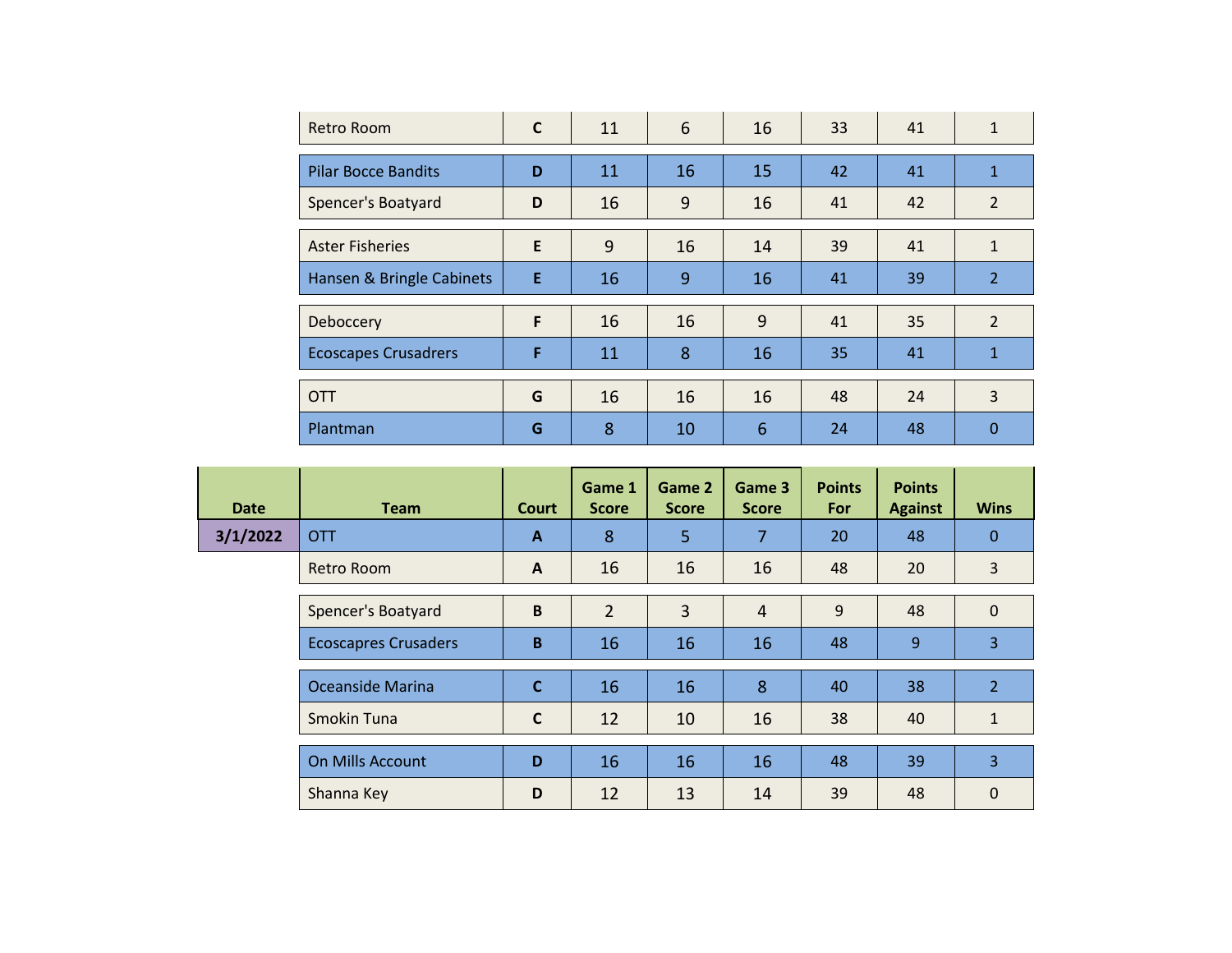| <b>Pilar Bocce Bandits</b> | E |    | 16 | 16 | 39 | 32 |  |
|----------------------------|---|----|----|----|----|----|--|
| Plantman                   | E | 16 | 11 | 5  | 32 | 39 |  |
|                            |   |    |    |    |    |    |  |
| <b>Aster Fisheries</b>     | F | 12 |    | 16 | 30 | 40 |  |
| <b>Keys Island Runners</b> | F | 16 | 16 | 8  | 40 | 30 |  |
|                            |   |    |    |    |    |    |  |
| Deboccery                  | G | 14 |    | 16 | 37 | 35 |  |
| Hansen & Bringle Cabinets  | G | 16 | 16 | 3  | 35 | 37 |  |

| <b>Date</b> | <b>Team</b>                | <b>Court</b> | Game 1<br><b>Score</b> | Game 2<br><b>Score</b> | Game 3<br><b>Score</b> | <b>Points</b><br>For | <b>Points</b><br><b>Against</b> | <b>Wins</b>    |
|-------------|----------------------------|--------------|------------------------|------------------------|------------------------|----------------------|---------------------------------|----------------|
| 3/8/2022    | Plantman                   | $\mathbf{A}$ | 5                      | $\overline{2}$         | 12                     | 19                   | 48                              | $\mathbf{0}$   |
|             | Spencer's Boatyard         | $\mathsf{A}$ | 16                     | 16                     | 16                     | 48                   | 19                              | $\overline{3}$ |
|             | On Mills Account           | B            | 8                      | 16                     | 16                     | 40                   | 23                              | $\overline{2}$ |
|             | Smokin Tuna                | B            | 16                     | $\overline{2}$         | 5                      | 23                   | 40                              | $\mathbf{1}$   |
|             | Deboccery                  | $\mathsf C$  | $\mathbf{0}$           | 5                      | $\overline{4}$         | 9                    | 48                              | $\mathbf 0$    |
|             | <b>Keys Island Runners</b> | $\mathbf C$  | 16                     | 16                     | 16                     | 48                   | 9                               | $\overline{3}$ |
|             | <b>Pilar Bocce Bandits</b> | D            | 16                     | 16                     | 16                     | 48                   | 38                              | 3              |
|             | <b>Retro Room</b>          | D            | 12                     | 15                     | 11                     | 38                   | 48                              | $\mathbf 0$    |
|             | <b>Ecoscapes Crusaders</b> | E            | 16                     | 16                     | 16                     | 48                   | 27                              | $\overline{3}$ |
|             | Hansen & Bringle Cabinets  | E            | $\overline{4}$         | 8                      | 15                     | 27                   | 48                              | $\mathbf 0$    |
|             | <b>OTT</b>                 | F            | 11                     | 16                     | $\overline{2}$         | 29                   | 39                              | $\mathbf{1}$   |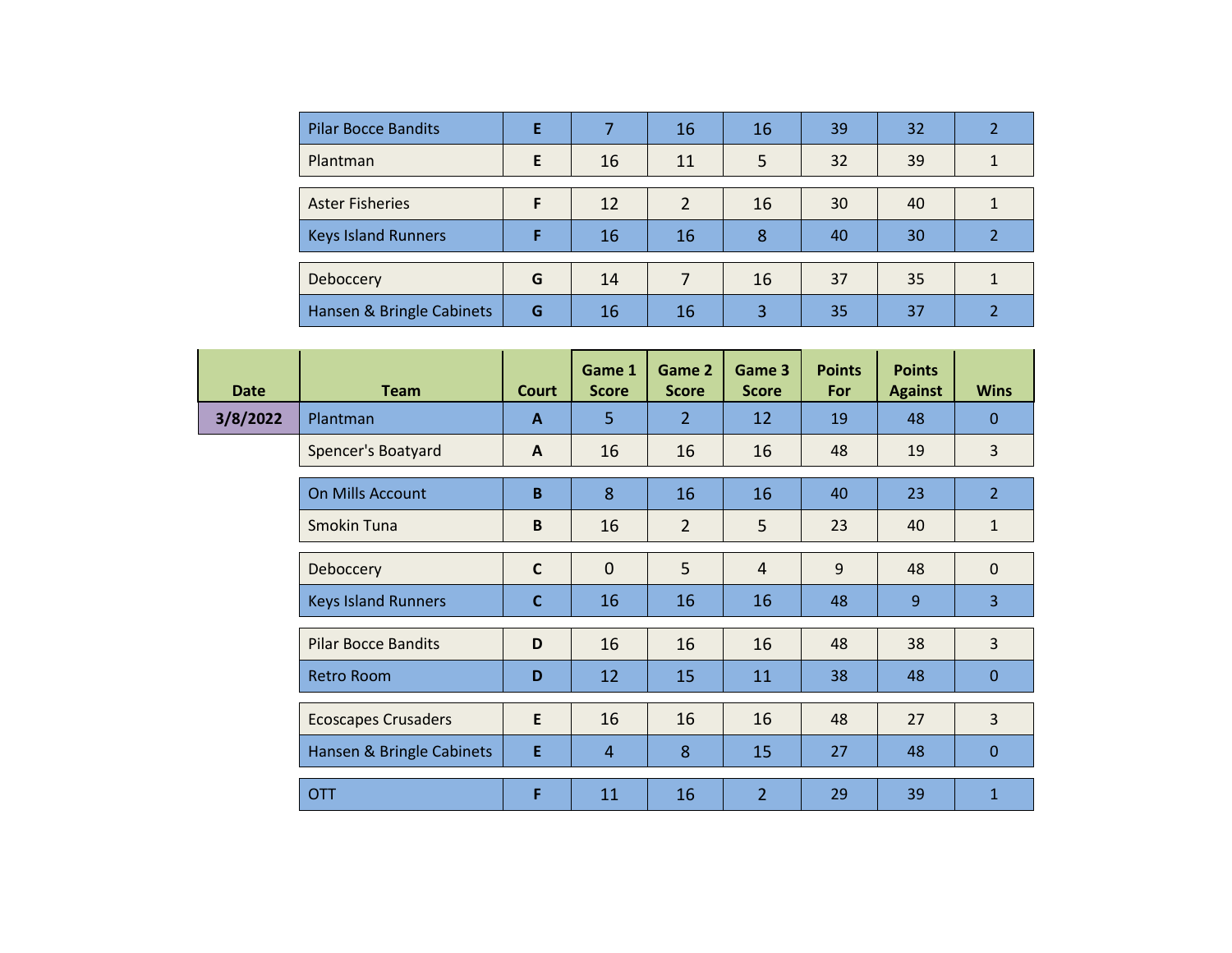| Shanna Key              | 16 | 16 | 39 |    |  |
|-------------------------|----|----|----|----|--|
| <b>Aster Fisheries</b>  |    |    | 48 |    |  |
| <b>Oceanside Marina</b> |    |    |    | 48 |  |

| <b>Date</b> | <b>Team</b>                | <b>Court</b> | Game 1<br><b>Score</b> | Game 2<br><b>Score</b> | Game 3<br><b>Score</b> | <b>Points</b><br>For | <b>Points</b><br><b>Against</b> | <b>Wins</b>    |
|-------------|----------------------------|--------------|------------------------|------------------------|------------------------|----------------------|---------------------------------|----------------|
| 3/15/2022   | <b>Pilar Bocce Bandits</b> | A            | $\overline{4}$         | 13                     | 16                     | 33                   | 45                              | $\mathbf{1}$   |
|             | Shanna Key                 | A            | 16                     | 16                     | 13                     | 45                   | 33                              | $\overline{2}$ |
|             | <b>Ecoscapes Crusaders</b> | $\mathbf{B}$ | 10                     | 11                     | 16                     | 37                   | 40                              | $\mathbf{1}$   |
|             | <b>Keys Island Runners</b> | B            | 16                     | 16                     | 8                      | 40                   | 37                              | $\overline{2}$ |
|             | Plantman                   | $\mathbf{C}$ | 16                     | 9                      | 16                     | 41                   | 35                              | $\overline{2}$ |
|             | <b>Retro Room</b>          | $\mathbf c$  | 10                     | 16                     | 9                      | 35                   | 41                              | $\mathbf{1}$   |
|             | Deboccery                  | D            | $\overline{7}$         | 16                     | 16                     | 39                   | 27                              | $\overline{2}$ |
|             | <b>Oceanside Marina</b>    | D            | 16                     | $\overline{4}$         | $\overline{7}$         | 27                   | 39                              | $\mathbf{1}$   |
|             | <b>OTT</b>                 | E            | 12                     | 10                     | 8                      | 30                   | 48                              | $\mathbf{0}$   |
|             | Smokin Tuna                | E            | 16                     | 16                     | 16                     | 48                   | 30                              | 3              |
|             | <b>Aster Fisheries</b>     | F            | 16                     | 16                     | 16                     | 48                   | 19                              | $\overline{3}$ |
|             | On Mills Account           | F            | 5                      | $\overline{4}$         | 10                     | 19                   | 48                              | $\mathbf{0}$   |
|             | Spencer's Boatyard         | G            | 8                      | $\overline{4}$         | 16                     | 28                   | 46                              | $\mathbf{1}$   |
|             | Hansen & Bringle Cabinets  | G            | 16                     | 16                     | 14                     | 46                   | 28                              | $\overline{2}$ |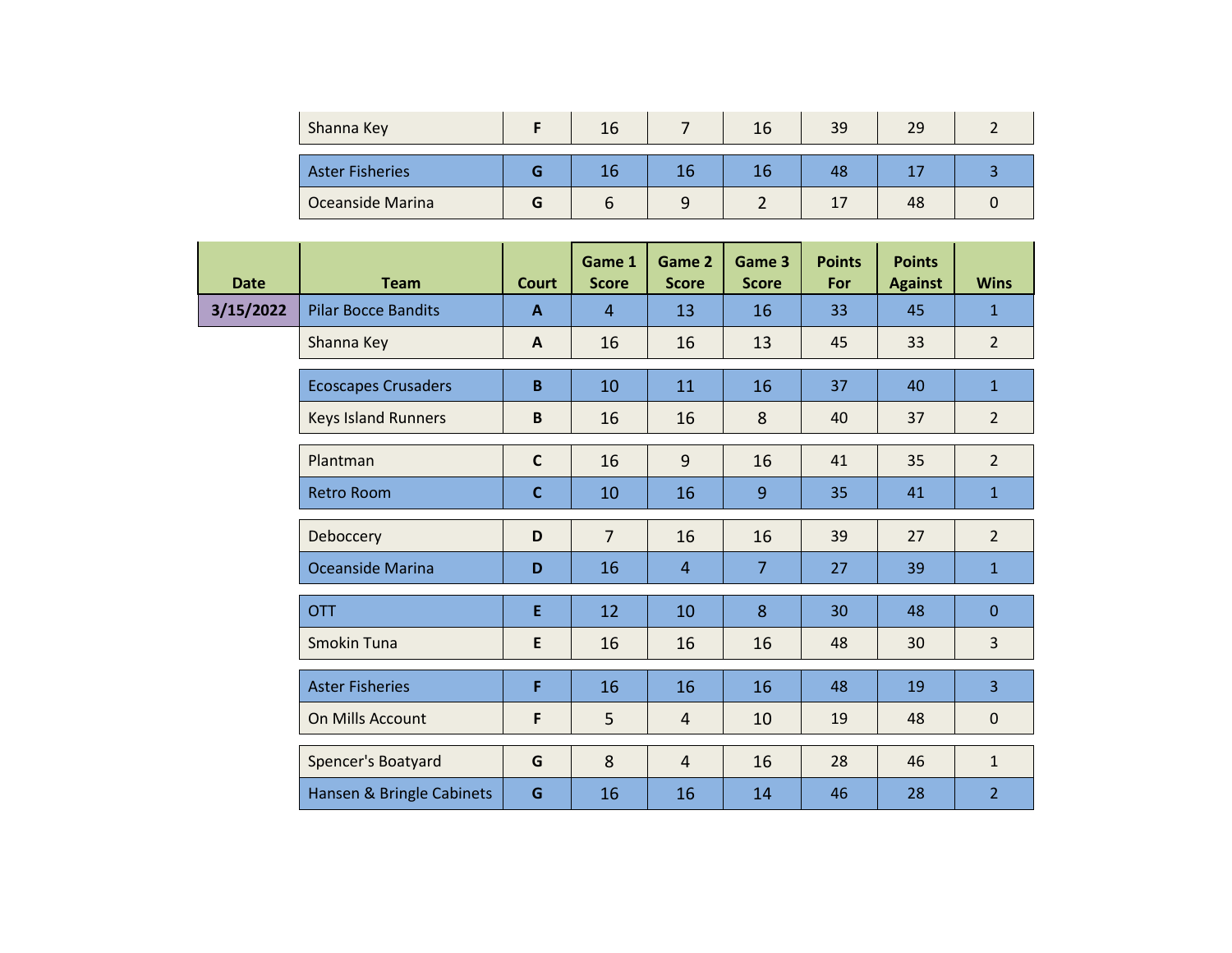| <b>Date</b> | <b>Team</b>                | <b>Court</b> | Game 1<br><b>Score</b> | Game 2<br><b>Score</b> | Game 3<br><b>Score</b> | <b>Points</b><br>For | <b>Points</b><br><b>Against</b> | <b>Wins</b>    |
|-------------|----------------------------|--------------|------------------------|------------------------|------------------------|----------------------|---------------------------------|----------------|
| 3/29/2022   | <b>Ecoscapes Crusaders</b> | $\mathbf{A}$ | 16                     | 16                     | 13                     | 45                   | 38                              | $\overline{2}$ |
|             | Oceanside Marina           | $\mathbf{A}$ | $\overline{9}$         | 13                     | 16                     | 38                   | 45                              | $\mathbf{1}$   |
|             | <b>Aster Fisheries</b>     | B            | 16                     | 15                     | 16                     | 47                   | 30                              | $\overline{2}$ |
|             | <b>OTT</b>                 | B            | $\overline{9}$         | 16                     | 5                      | 30                   | 47                              | $\mathbf{1}$   |
|             | Hansen & Bringle Cabinets  | $\mathbf{C}$ | $\mathbf{1}$           | 9                      | $\overline{2}$         | 12                   | 48                              | $\mathbf 0$    |
|             | <b>Keys Island Runners</b> | $\mathsf{C}$ | 16                     | 16                     | 16                     | 48                   | 12                              | $\overline{3}$ |
|             | <b>Pilar Bocce Bandits</b> | D            | $6\phantom{1}6$        | 16                     | 13                     | 35                   | 36                              | $\mathbf{1}$   |
|             | <b>Smokin Tuna</b>         | D            | 16                     | $\overline{4}$         | 16                     | 36                   | 35                              | $\overline{2}$ |
|             | Deboccery                  | E            | 16                     | 8                      | 10                     | 34                   | 45                              | $\mathbf{1}$   |
|             | <b>On Mills Account</b>    | E            | 13                     | 16                     | 16                     | 45                   | 34                              | $\overline{2}$ |
|             | Spencer's Boatyard         | F            | 9                      | 12                     | 11                     | 32                   | 48                              | $\mathbf{0}$   |
|             | <b>Retro Room</b>          | F            | 16                     | 16                     | 16                     | 48                   | 32                              | 3              |
|             | Plantman                   | G            | 12                     | $\overline{2}$         | $\overline{7}$         | 21                   | 48                              | $\mathbf 0$    |
|             | Shanna Key                 | G            | 16                     | 16                     | 16                     | 48                   | 21                              | 3              |

| <b>Date</b> | <b>Team</b> | <b>Court</b> | Game 1<br><b>Score</b> | Game 2<br><b>Score</b> | Game 3<br><b>Score</b> | <b>Points</b><br>For | <b>Points</b><br><b>Against</b> | <b>Wins</b> |
|-------------|-------------|--------------|------------------------|------------------------|------------------------|----------------------|---------------------------------|-------------|
| 4/5/2022    | Deboccery   | A            | 16                     | 16                     | 16                     | 48                   | 39                              |             |
|             | OTT         | А            | 15                     | 9                      | 15                     | 39                   | 48                              |             |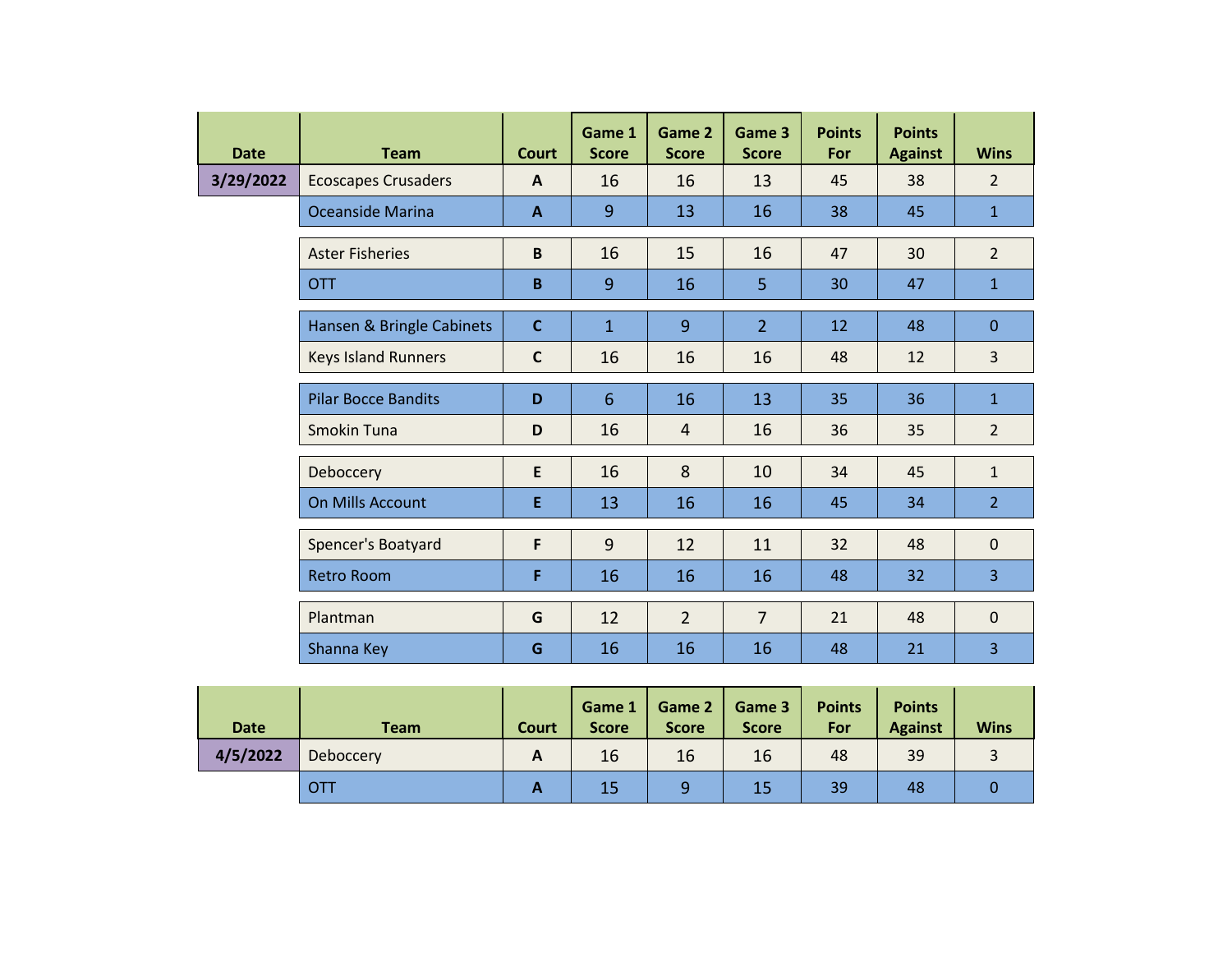| Hansen & Bringle Cabinets  | B           | 12             | 16             | 8  | 36 | 46 | $\mathbf{1}$   |
|----------------------------|-------------|----------------|----------------|----|----|----|----------------|
| <b>Oceanside Marina</b>    | B           | 16             | 14             | 16 | 46 | 36 | $\overline{2}$ |
| <b>Ecoscapes Crusaders</b> | $\mathbf C$ | $\overline{4}$ | 9              | 16 | 29 | 40 | $\mathbf{1}$   |
| On Mills Account           | C           | 16             | 16             | 8  | 40 | 29 | $\overline{2}$ |
| Spencer's Boatyard         | D           | $\overline{0}$ | $\overline{0}$ | 5  | 5  | 48 | $\Omega$       |
| <b>Keys Island Runners</b> | D           | 16             | 16             | 16 | 48 | 5  | 3              |
| <b>Retro Room</b>          | E           | 14             | 10             | 16 | 40 | 47 | $\mathbf{1}$   |
|                            |             |                |                |    |    |    |                |
| Shanna Key                 | E           | 16             | 16             | 15 | 47 | 40 | $\overline{2}$ |
| Plantman                   | F           | 16             | 15             | 11 | 42 | 45 | $\mathbf{1}$   |
| Smokin Tuna                | F           | 13             | 16             | 16 | 45 | 42 | $\overline{2}$ |
| <b>Aster Fisheries</b>     | G           | 16             | 16             | 16 | 48 | 41 | $\overline{3}$ |

| <b>Date</b> | <b>Team</b>                | <b>Court</b> | Game 1<br><b>Score</b> | Game 2<br><b>Score</b> | Game 3<br><b>Score</b> | <b>Points</b><br>For | <b>Points</b><br><b>Against</b> | <b>Wins</b>    |
|-------------|----------------------------|--------------|------------------------|------------------------|------------------------|----------------------|---------------------------------|----------------|
| 4/12/2022   | Shanna Key                 | A            | 16                     | 16                     | 16                     | 48                   | 15                              | 3              |
|             | Spencer's Boatyard         | $\mathsf{A}$ | 1                      | 7                      | 7                      | 15                   | 48                              | $\Omega$       |
|             | Deboccery                  | B            | 10                     | 16                     | 16                     | 42                   | 32                              | $\mathfrak{p}$ |
|             | <b>Pilar Bocce Bandits</b> | B            | 16                     | $\mathbf{1}$           | 15                     | 32                   | 42                              |                |
|             | <b>Aster Fisheries</b>     |              | 16                     | 16                     | 16                     | 48                   | 26                              | 3              |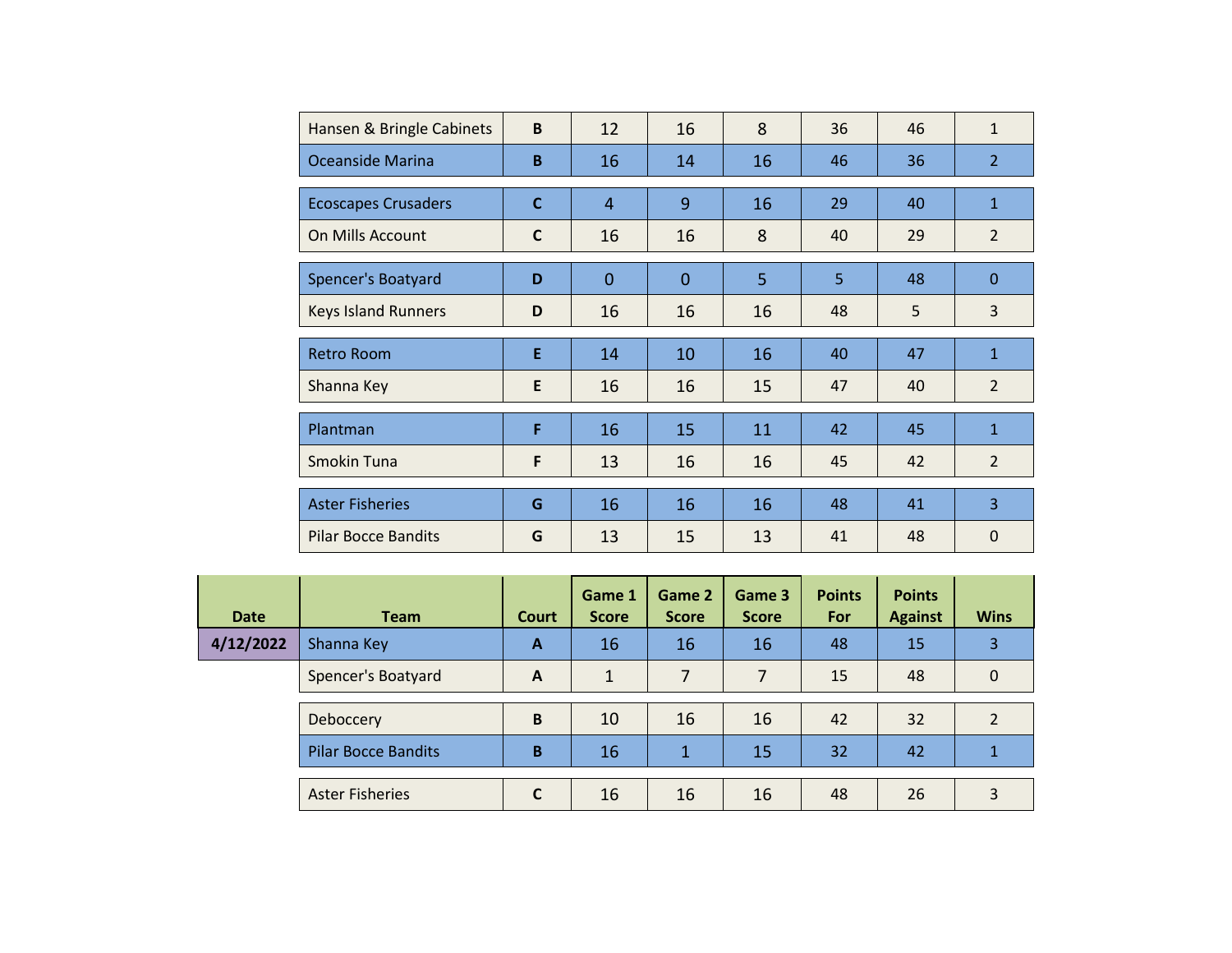| Plantman                   | C | $\overline{7}$ | 5  | 14 | 26 | 48 | $\Omega$       |
|----------------------------|---|----------------|----|----|----|----|----------------|
| <b>Ecoscapes Crusaders</b> | D | 16             | 16 | 16 | 48 | 29 | 3              |
| <b>OTT</b>                 | D | 10             | 13 | 6  | 29 | 48 | $\mathbf{0}$   |
| <b>Keys Island Runners</b> | E | 16             | 16 | 16 | 48 | 11 | 3              |
| Oceanside Marina           | E | $\mathbf 1$    | 5  | 5  | 11 | 48 | $\mathbf 0$    |
| Hansen & Bringle Cabinets  | F | 16             | 9  | 16 | 41 | 44 | $\overline{2}$ |
| On Mills Account           | F | 13             | 16 | 15 | 44 | 41 | $\mathbf{1}$   |
| <b>Retro Room</b>          | G | 16             | 12 | 7  | 35 | 47 | $\mathbf{1}$   |
| Smokin Tuna                | G | 15             | 16 | 16 | 47 | 35 | $\mathfrak{p}$ |

| <b>Date</b> | <b>Team</b>                | <b>Court</b> | Game 1<br><b>Score</b> | Game 2<br><b>Score</b> | Game 3<br><b>Score</b> | <b>Points</b><br>For | <b>Points</b><br><b>Against</b> | <b>Wins</b>    |
|-------------|----------------------------|--------------|------------------------|------------------------|------------------------|----------------------|---------------------------------|----------------|
| 4/19/2022   | <b>Ecoscapes Crusaders</b> | $\mathbf{A}$ | 10                     | 14                     | 16                     | 40                   | 46                              | $\mathbf{1}$   |
|             | <b>Pilar Bocce Bandits</b> | $\mathbf{A}$ | 16                     | 16                     | 14                     | 46                   | 40                              | $\overline{2}$ |
|             | Spencer's Boatyard         | B            | 16                     | 14                     | 1                      | 31                   | 44                              | $\mathbf{1}$   |
|             | Oceanside Marina           | B            | 12                     | 16                     | 16                     | 44                   | 31                              | $\overline{2}$ |
|             | Hansen & Bringle Cabinets  | $\mathbf{C}$ | 16                     | 16                     | 16                     | 48                   | 27                              | 3              |
|             | <b>OTT</b>                 | $\mathsf{C}$ | 5                      | 12                     | 10                     | 27                   | 48                              | $\mathbf{0}$   |
|             | Deboccery                  | D            | 16                     | 16                     | 13                     | 45                   | 41                              | $\overline{2}$ |
|             | Plantman                   | D            | 14                     | 11                     | 16                     | 41                   | 45                              | 1              |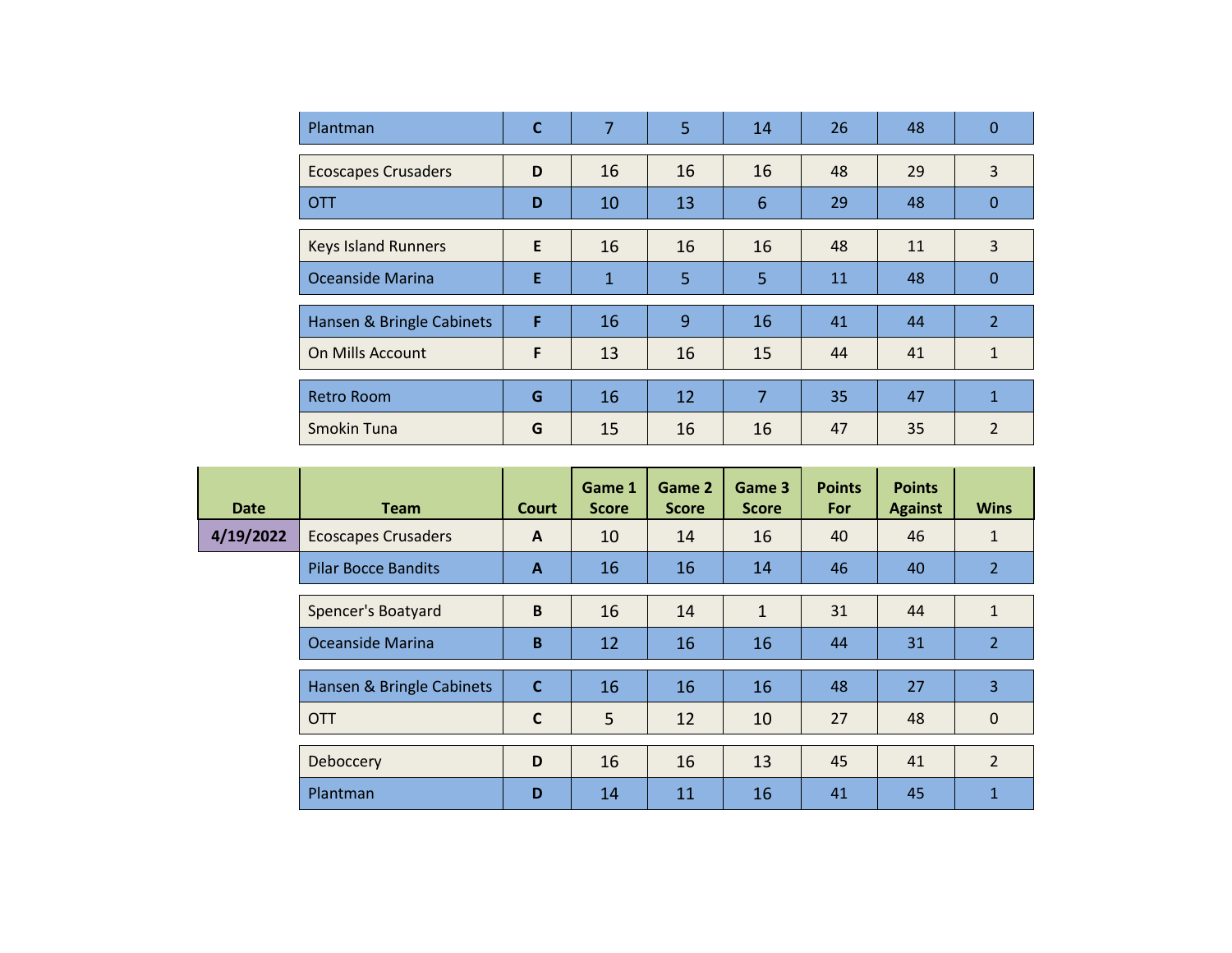| Shanna Key                 | Е | 14 | 16             | 16 | 46 | 29 |   |
|----------------------------|---|----|----------------|----|----|----|---|
| Smokin Tuna                | E | 16 | $\overline{2}$ | 11 | 29 | 46 |   |
|                            |   |    |                |    |    |    |   |
| <b>Aster Fisheries</b>     |   | 16 | 16             | 16 | 48 | 24 | 3 |
| Retro Room                 | F | 6  | 7              | 11 | 24 | 48 | 0 |
|                            |   |    |                |    |    |    |   |
| <b>Keys Island Runners</b> | G | 16 | 16             | 16 | 48 | 38 | 3 |
| On Mills Account           | G | 10 | 15             | 13 | 38 | 48 |   |

| <b>Date</b> | <b>Team</b>                | <b>Court</b> | Game 1<br><b>Score</b> | Game 2<br><b>Score</b> | Game 3<br><b>Score</b> | <b>Points</b><br>For | <b>Points</b><br><b>Against</b> | <b>Wins</b>    |
|-------------|----------------------------|--------------|------------------------|------------------------|------------------------|----------------------|---------------------------------|----------------|
| 4/26/2022   | Oceanside Marina           | $\mathbf{A}$ | 3                      | 11                     | 6                      | 20                   | 48                              | $\mathbf{0}$   |
|             | On Mills Account           | $\mathbf{A}$ | 16                     | 16                     | 16                     | 48                   | 20                              | 3              |
|             | <b>Ecoscapes Crusaders</b> | $\, {\bf B}$ | 16                     | 12                     | 16                     | 44                   | 26                              | $\overline{2}$ |
|             | Plantman                   | B            | $\overline{7}$         | 16                     | $\overline{3}$         | 26                   | 44                              | $\mathbf{1}$   |
|             | <b>Smokin Tuna</b>         | $\mathbf{C}$ | 16                     | 16                     | 16                     | 48                   | 24                              | 3              |
|             | Spencer's Boatyard         | $\mathsf{C}$ | $\overline{2}$         | 10                     | 12                     | 24                   | 48                              | $\mathbf 0$    |
|             | <b>Aster Fisheries</b>     | D            | 5                      | 15                     | 16                     | 36                   | 38                              | $\mathbf{1}$   |
|             | Shanna Key                 | D            | 16                     | 16                     | 6                      | 38                   | 36                              | $\overline{2}$ |
|             | Deboccery                  | E            | 16                     | 16                     | 16                     | 48                   | 34                              | $\overline{3}$ |
|             | <b>Retro Room</b>          | E            | 14                     | 9                      | 11                     | 34                   | 48                              | $\mathbf{0}$   |
|             | <b>Keys Island Runners</b> | F            | 16                     | 16                     | 16                     | 48                   | 15                              | $\overline{3}$ |